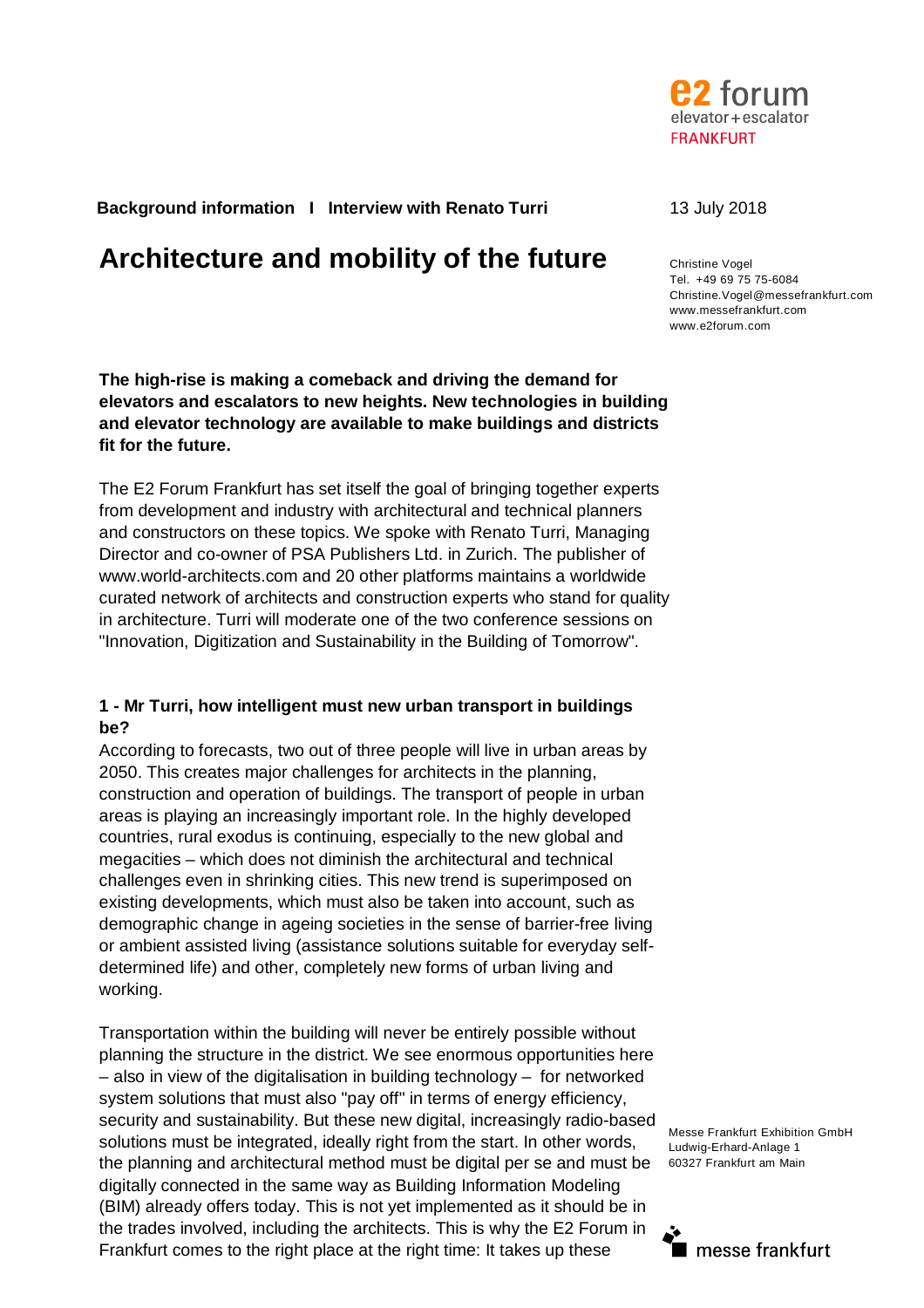important topics and promotes the dialogue between industry and architecture within the framework of the specialist conference.

## **2 - Which of the new elevator and escalator technologies are driving architects to new (urban) planning heights?**

There is a considerable number of innovative studies and innovations in the elevator and escalator industry that fascinate the architects in our network as a planning challenge:

Let's take the idea of a **double-deck elevator**, for example, which, due to the double access levels required, is not already accessible from the ground floor, but can be accessed via escalators if necessary. Digital solutions such as the Hall Call System, which assigns elevators in the lobby (or soon via smartphone), making vertical transportation faster and to a certain extent more individual, make this technology attractive for architects.

**Drive technology**: This is a very relevant contribution to the efficiency in the utilisation of the elevator shaft, which from a building planning point of view takes up the available installation space to an extent not to be underestimated. The rack and pinion drive becomes interesting. He lets the elevator cars "climb" in the shaft, the track for the counterweight is free for another elevator. This is especially interesting for super tall skyscrapers (300 - 499 height meters; 500+ m hyper tall, 600+ m mega tall; according to the International Commission CTBUH), if you want to reduce the core area of a functional mix (office, hotel, apartments).

If you think the principle further, you will come quickly to the **horizontal movement**: There is a remarkable study here, and perhaps soon also the first prestigious construction – in Berlin. And another direction of movement becomes increasingly important: the diagonal. There have been diagonal elevators since the double-deck elevators were installed in the pillars of the Eiffel Tower. However, the diagonal delivery of modern residential or office buildings is establishing itself only hesitantly, due to the still too low speeds. This is shown by the plans for the Beijing project CCTV Television Station & Headquarters and the implementation in Zurich central station – where the construction bridges only one floor.

Under no circumstances should the escalators be neglected: Commercial use above the ground floor is not possible without escalators. Rem Kohlhaas and his co-authors provide excellent insights in Vol. 2 of the "Harvard Design School Guide to Shopping". Circular or spiral escalators are still very few in use. One is to be seen in Times Square Hong Kong (TSHK), a wonderful building complex that teaches us the importance of escalators for shopping.

solution for getting up in the air: The double curved escalators are among Frankfurt am Main, 18 and 19 September And the Hamburg Elbphilharmonie certainly has a particularly interesting the longest in Europe and belong to the aesthetic avant-garde. And to remain futuristic: A Paternoster 2.0 would also be great, without any security concerns and with a lot of interaction and experienceability of the building. Because only the paternoster manages to dissolve the otherwise anonymous separation of people into floors.

E2 Forum Frankfurt – Conference and Innovation Forum for Elevator and Escalator Technology 2018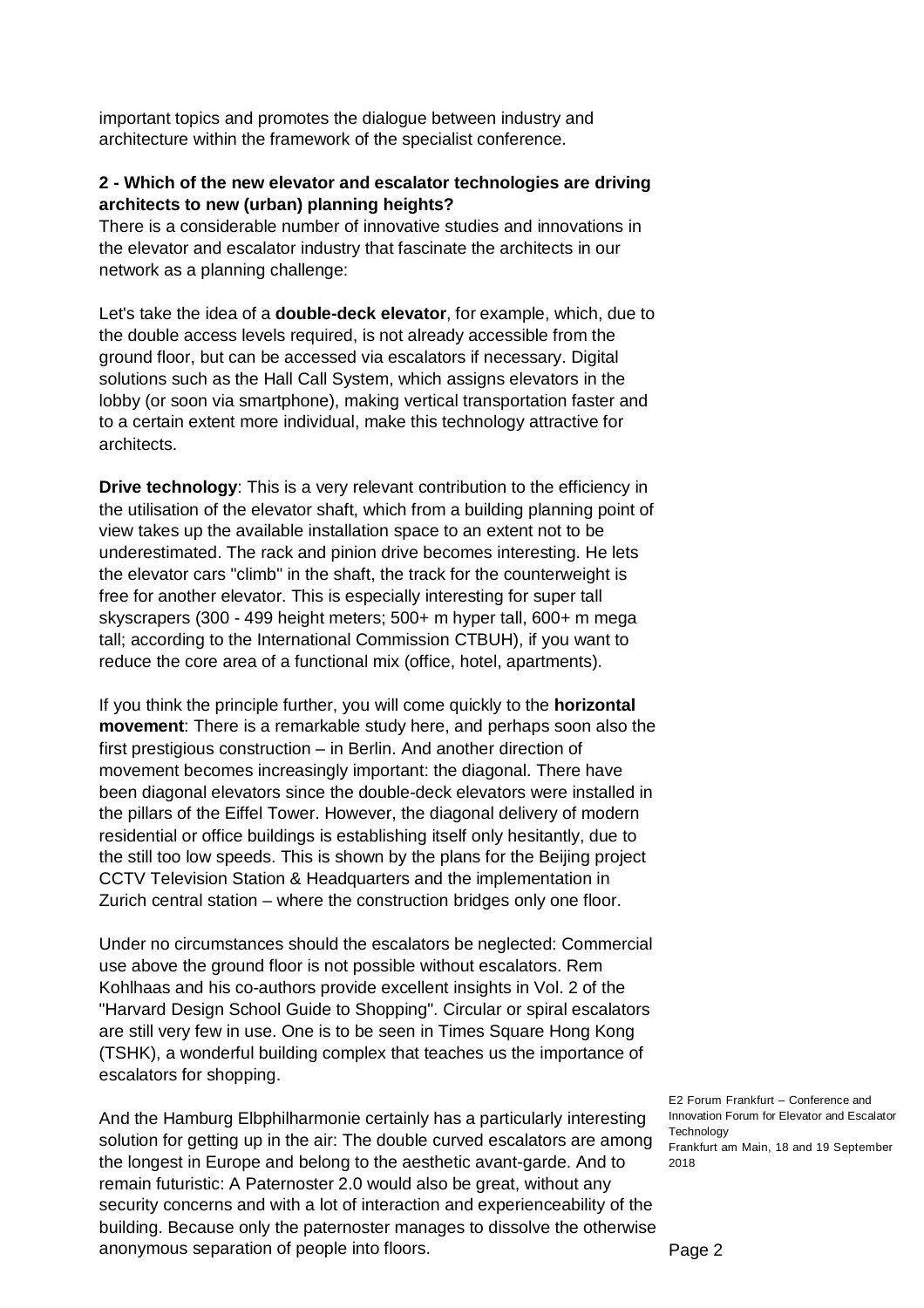# **3 - Where do architects see the challenges or growth for the use of elevators?**

Especially in super tall buildings, elevator travel itself becomes a critical factor in both office and residential buildings. Here the demand for speed and driving comfort will determine the dimensions.

The biggest obstacle in planning is the consumption of space in the core. The solution that manages several elevators in one shaft ensures greater efficiency – which alone is logistically difficult.

Presumably, today's studies on vertical-horizontal, rope-less elevators or the high-speed transport system – a transport capsule driven electrically by solar energy according to the tubular mail concept with travel speeds of over 1,000 km/h – show a way into the transport of the future. Perhaps also autonomous elevators (lift capsules) in a shaft network will do – similar to the vision of driverless taxis. And this closes the circle to other mobility visions, such as those of the automotive industry.

# **4 - What does the architect need for building in the high-rise segment and integrating new digital building technology?**

All regulations, standards and norms that lead to the necessary type approval are equally important. In Germany, these are the model high-rise building guidelines and, of course, the DINs. More than ever, the generalist seems to be in demand here, as building technology is immensely important in the planning and core of digital interaction in the building of the future, keyword BIM.

Core optimization, area ratio and the facade are the key parameters for a high-rise building. Above all, architects need good elevator planners who can quickly and reliably calculate the capacity in connection with the corresponding waiting times, adapted to the height of the building. Elevator management, i.e. timing for peak times and speed, is the key. Online tools would be very helpful for this.

And – of course – personal, interprofessional networking is needed: A conference and exhibition such as the E2 Forum Frankfurt gives architects the opportunity, in addition to the large number of specialist presentations, to meet leading representatives of the industry in person in order to discuss desired innovations or individual needs, among other things.

# **5 - The elevator: More than just convenience: From which floor would you plan the elevator?**

From the first floor onwards – with an ageing population, barrier-free housing and mobility are becoming increasingly important.

E2 Forum Frankfurt – Conference and Innovation Forum for Elevator and Escalator **Technology** Frankfurt am Main, 18 and 19 September 2018

**Thank you very much!**